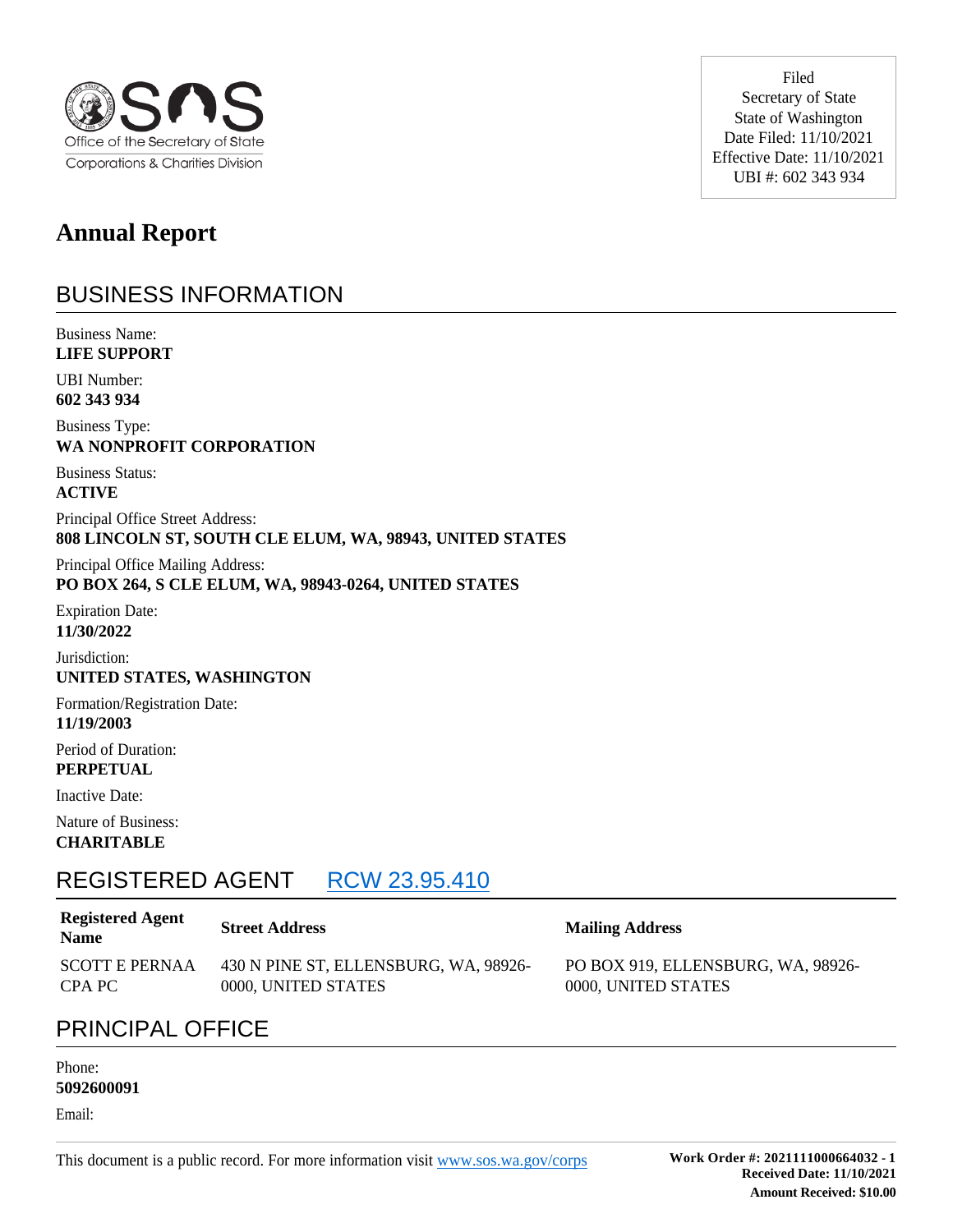### **CHERI.MARUSA@GMAIL.COM**

Street Address: **808 LINCOLN ST, SOUTH CLE ELUM, WA, 98943, USA**

Mailing Address: **PO BOX 264, S CLE ELUM, WA, 98943-0264, USA**

### GOVERNORS

| <b>Title</b>    | Type              | <b>Entity Name</b> | <b>First Name</b> | <b>Last Name</b> |
|-----------------|-------------------|--------------------|-------------------|------------------|
| <b>GOVERNOR</b> | <b>INDIVIDUAL</b> |                    | <b>CHERI</b>      | <b>MARUSA</b>    |
| <b>GOVERNOR</b> | <b>INDIVIDUAL</b> |                    | <b>BOB</b>        | <b>MCLEAN</b>    |
| <b>GOVERNOR</b> | <b>INDIVIDUAL</b> |                    | <b>SID</b>        | <b>MORRISON</b>  |
| <b>GOVERNOR</b> | <b>INDIVIDUAL</b> |                    | <b>SENA</b>       | <b>LANPHERE</b>  |
| <b>GOVERNOR</b> | <b>INDIVIDUAL</b> |                    | <b>MARK</b>       | <b>REISMAN</b>   |
| <b>GOVERNOR</b> | <b>INDIVIDUAL</b> |                    | <b>PATRICIA</b>   | <b>GALLOWAY</b>  |

### NATURE OF BUSINESS

### CHARITABLE

### EFFECTIVE DATE

Effective Date: **11/10/2021**

### CONTROLLING INTEREST

1. Does your entity own real property such as land or buildings (including leasehold interests) in Washington? **NO**

2. As of January 1, 2019, has there been a transfer of stock, other financial interest change, or an option agreement exercised that resulted in a transfer of at least 16? percent interest in the entity?

**NO**

 a. If "yes", has the transfer of stock, other financial interest change, or an option agreement exercised resulted in a transfer of controlling interest (50 percent or greater)?

#### **NO**

3. As of January 1, 2019, has an option agreement been executed allowing for the future purchase or acquisition of the entity? **NO**

You must report a Controlling Interest Transfer Return **IF**: you answered "yes" to questions 1 **AND** 2a.

Failure to report a Controlling Interest Transfer is subject to penalty provisions of RCW 82.45.220.

For more information on **Controlling Interest**, visit www.dor.wa.gov/REET.

### RETURN ADDRESS FOR THIS FILING

Attention: Email: Address: